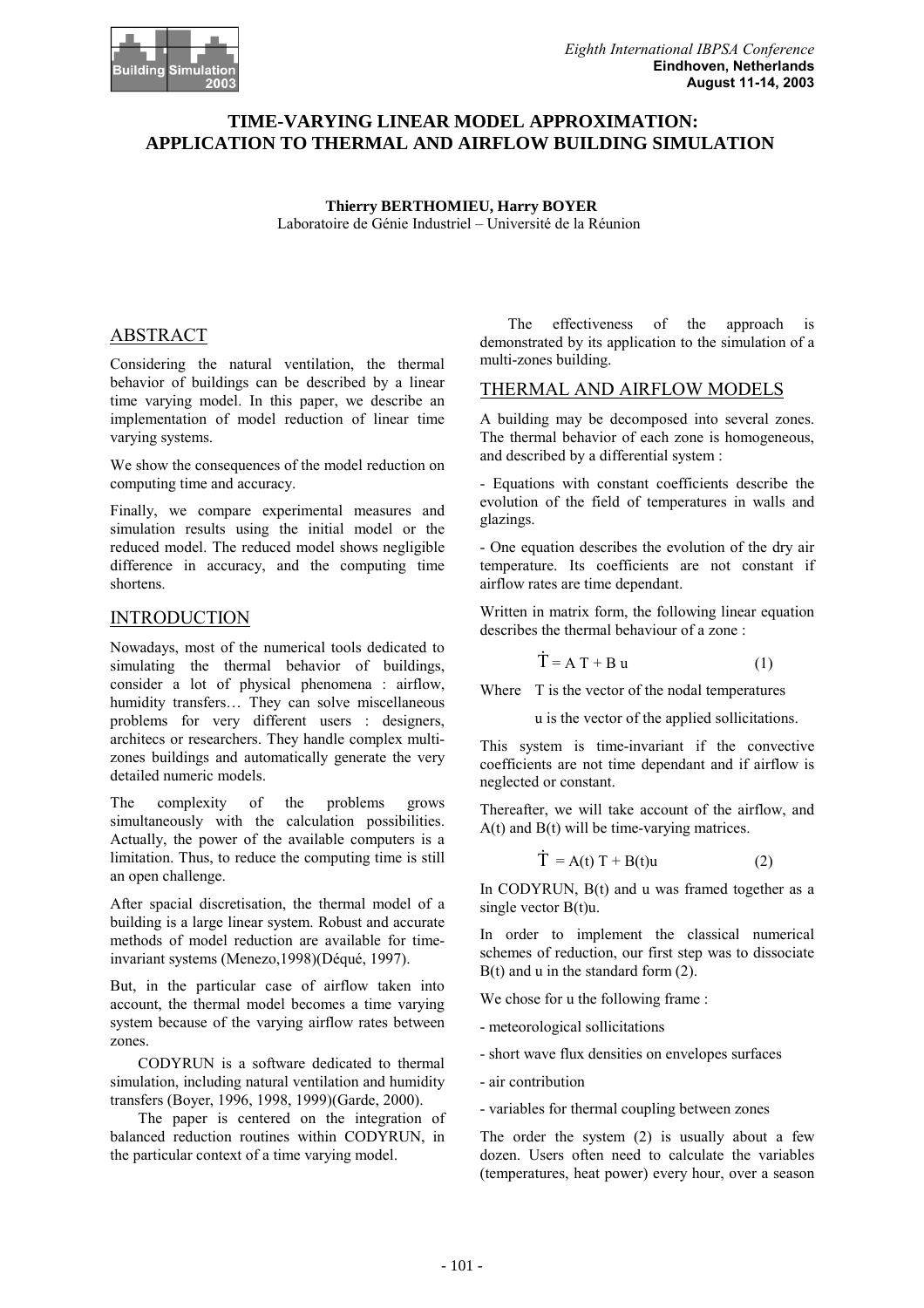or a year : model reduction may efficiently reduce the computing time.

Indeed, at every step of time, CODYRUN solves apart two models (thermal and airflow). The two modules are coupled, thanks to an iterative algorithm. The coupling variables are the air mass flows.

The airflow model is non linear and based on pressure variables. It take into account the principal driving effects : the wind and the thermal buoyancy. It allows the determination of the airflow network in the building (Boyer, 1999). Reduction of the thermal model has no incidence on the equations of the airflow model.

Our approach for reducing the computing time is to reduce the order of the thermal model. Balanced model reduction was originally developed for timeinvariant models. In the next section, we briefly describe the balanced model reduction process.

## BALANCED REDUCTION OF THERMAL MODEL

Equation (2) is transformed by a change of coordinates to the new state space formulation (Gille, 1984) :

$$
\dot{X} = [M^{\text{-}1}AM] X + [M^{\text{-}1}B] u
$$

 $T = [M] X$ 

Where M is the coordinate transformation matrix,

 $X(t)$  is the new state vector,

 $u(t)$  the input and  $T(t)$  the output of the system.

The problem is to extract a subsystem of this full order system which works on that part of the state space which is most involved in the input-output behavior of the original system. Two matrices (called the observability Gramian and the controllability Gramian) enable to identify which part of the state space is controlled most strongly and which part is most strongly observed.

It is possible to construct a coordinate transformation matrix M so that the two gramians become equal and diagonal. The diagonal terms are the Hankel singular values which evaluate the observability and the controllability of each state variable. The resulting state model is a "balanced realization".

The reduced order model is obtained by extracting a subsystem from the balanced realization (Moore, 1981)(Tombs, 1987) :

 $\dot{X}$  r = Ar Xr + Br u

 $T = Cr Xr + Dr u$ 

Xr(t) is the reduced state vector.

Notice that the matrix Dr must preserve the static gain of the original system.

We have implemented in CODYRUN balanced reduction tool that is available in the numerical library SLICOT (Varga, 2002).

We describe in the next sections several methods for adapting this numerical tool to our time-varying case.

# MODEL REDUCTION OF TIME-VARYING SYSTEMS

To compute the reduced order model requires more operations than to solve the original system. Thus, considering a time-varying system, model reduction cannot be achieved at each step of time.

We found two solutions for this problem :

#### **conditional model reduction**

When the global model of the building is not very sensitive to airflow (closed building, known flow rates …), the reduced order model remains a good approximation during a large time of simulation.

We need a criterion of precision in order to test the validity of the initial model. This criterion determines the updating of the reduced order model when necessary.

For exemple, we compute the reduced order model, when variation of one inter-zone airflow exceeds a given tolerance.

For implementation, notice that the numerical differentiation algorithm uses  $Xr(k-1)$  – the state vector at previous step of time - to compute the current vector Xr(k).

Every time the model is updated,  $Xr(k-1)$  is no longer valid and must be estimated from sollicitations  $u(k-1)$ and temperatures  $T(k-1)$  at previous step.

We have  $T^{(k-1)} = Cr Xr^{(k-1)} + Dr u^{(k-1)}$ 

Thus, minimize  $||$  Cr Xr<sup>(k-1)</sup> - (T<sup>(k-1)</sup> - Dr u<sup>(k-1)</sup>)  $||_2$  give Xr(k-1). This is a classical least squares problem.

#### **separate model reduction**

In our case, most of the equations of the thermal system have constant coefficients. Thus, we previously separate the time-invariant part. This method yields a time-invariant sub-system which can be reduced only one time.

In the differential system (2), let  $X_1$  be the vector of temperatures of the envelopes and  $X_2$  the dry temperature of the zone.

$$
\begin{bmatrix} \dot{X}_1 \\ \dot{X}_2 \end{bmatrix} = \begin{bmatrix} A_{11} & A_{12} \\ A_{21}(t) & A_{22}(t) \end{bmatrix} \begin{bmatrix} X_1 \\ X_2 \end{bmatrix} + \begin{bmatrix} B_1 \\ B_2(t) \end{bmatrix} u
$$

 $A_{11}$ ,  $A_{12}$ , et  $B_1$  are constants,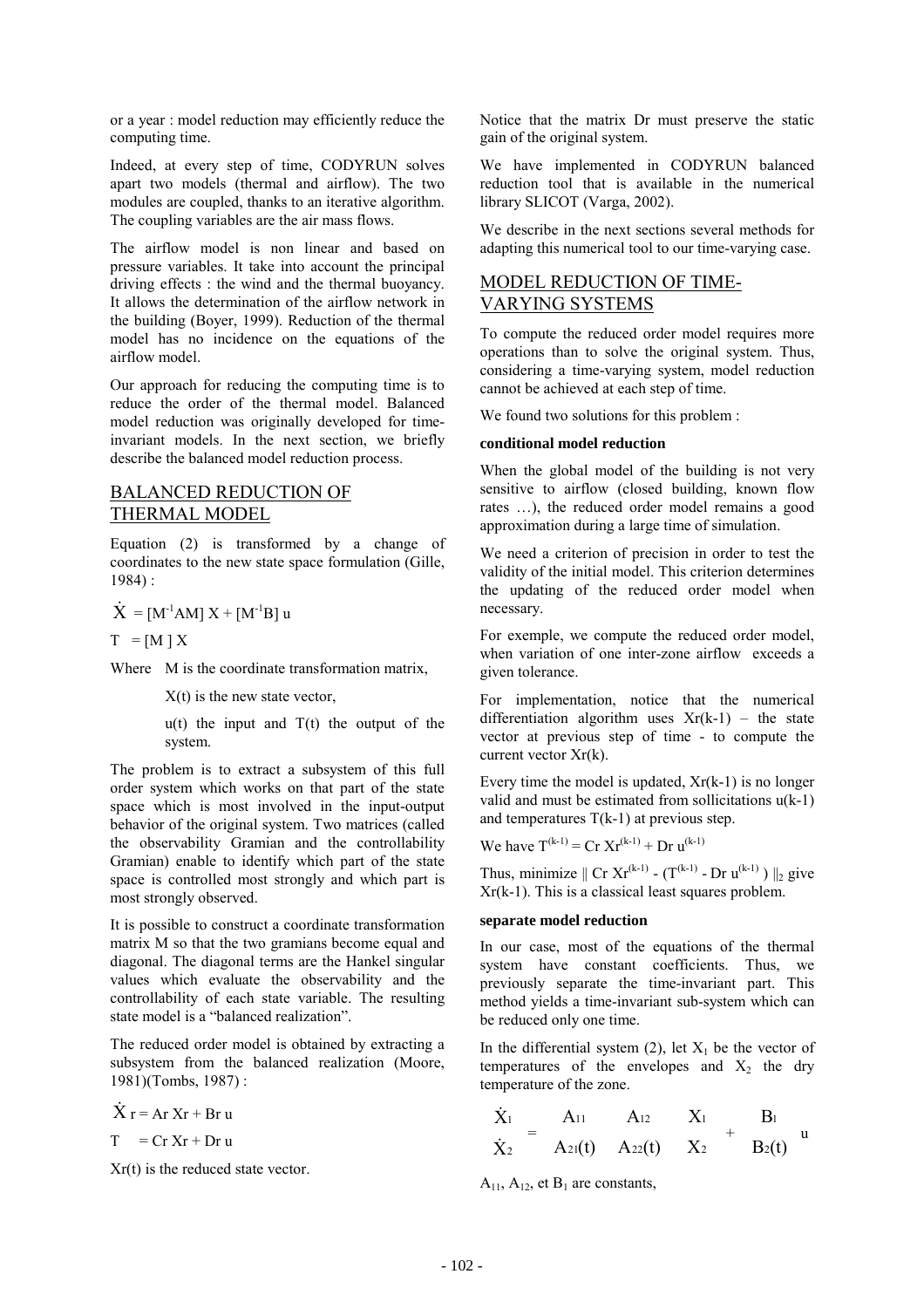#### $A_{21}$ ,  $A_{22}$ , et  $B_2$  are time-varying terms.

To obtain the equation of evolution of  $X_1$  we extend the input vector u with an estimation  $\hat{X}_2$  of  $X_2$ 

$$
\dot{\mathbf{X}}_1 = \mathbf{A}_{11} \mathbf{X}_1 + \begin{bmatrix} \mathbf{B}_1 & \mathbf{A}_{12} \end{bmatrix} \begin{pmatrix} \mathbf{u} \\ \hat{\mathbf{X}}_2 \end{pmatrix} \tag{3}
$$

Model reduction of this time-invariant linear system presents no difficulty and is computed only once.

To obtain the evolution equation of  $X_2$  we extend the input vector u with an estimation  $\hat{X}_1$  of  $X_1$ 

$$
\dot{X}_2 = A_{22}(t).X_2 + [B_2(t) | A_{21}(t)] \begin{pmatrix} u \\ \hat{X}_1 \end{pmatrix}
$$
 (4)

It is necessary to refine the estimation  $\hat{X}_2$ , in an iterative way : the result  $X2$  of the equation (4) is returned in input of the equation (3), until  $\|\hat{X}_2 - X_2\|$ < ε given.

#### Figure 1 represents the partitioned system

Figure 2 represents the algorithm using the reduced order model.



Figure 1 : *partition of state variables* 



Figure 2 : *reduced model* 

## REDUCTION ORDER

A building is composed of thermal zones, which are described by systems of different orders ni. We have to choose a set of reduced order nri. The computing time and the precision of the simulation depend on this choice.

Notice that the computing time of a simulation is about :

$$
t_g = t_f + c \sum_{\text{every zones}} n r^3
$$

where tf and c are constants.

Balanced reduction have explicit error bounds :

Let [G] and [Gr] be the transfer-function matrices of the original and reduced systems respectively.

We have||  $[G] - [Gr] \|_{\infty} \leq 2 * (\sigma_{nr+1} + ... + \sigma_n)$ 

where  $\sigma_1 \ge \sigma_2 \dots \ge \sigma_n \ge 0$  are the Hankel singular values.

Thus  $\sigma_{nr}$  >  $\varepsilon$  can be a useful criterion to automatically select a reduced order nr.

If the same precision is required for every zones, the same tolerance ε can be applied to every system.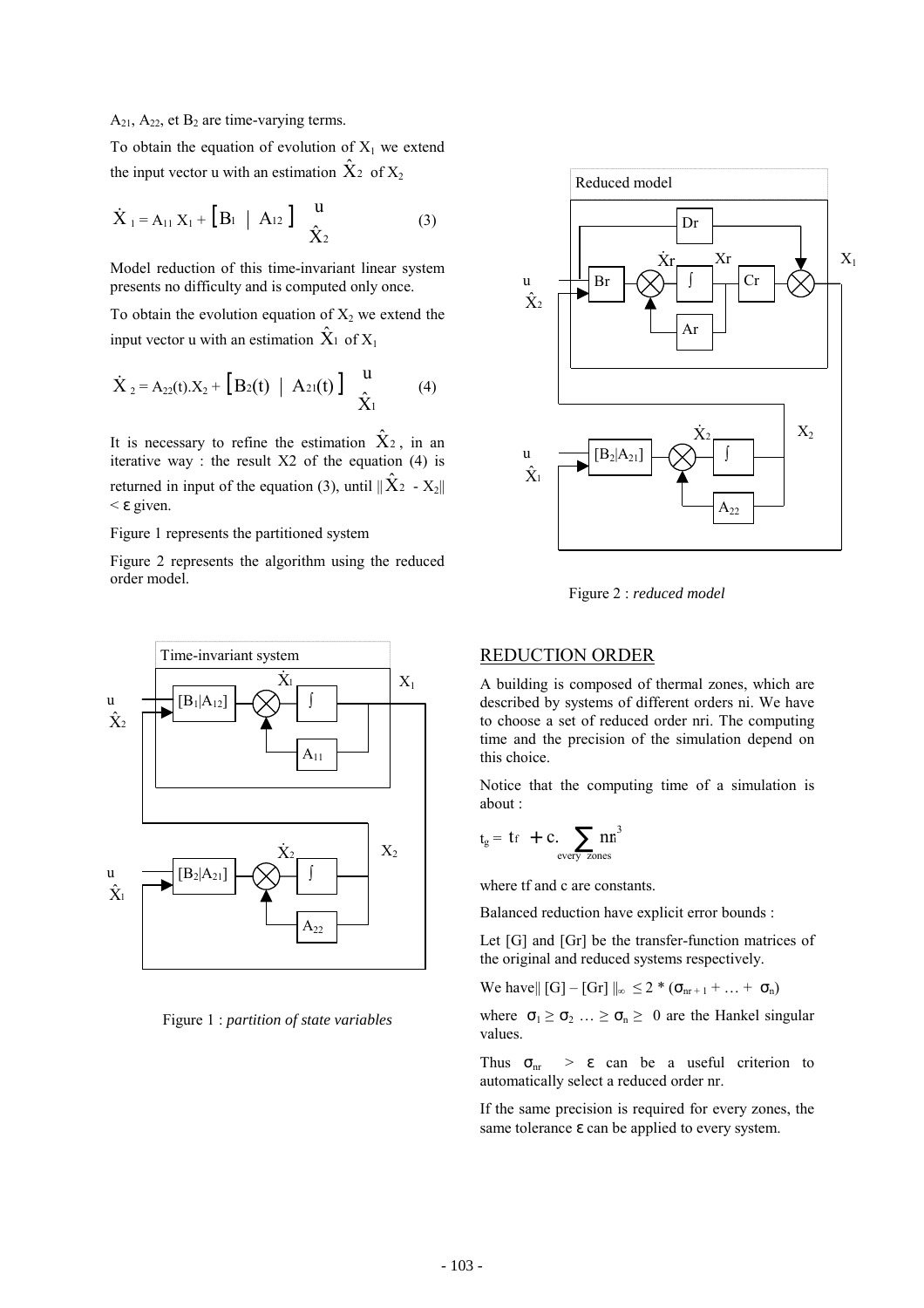Figure 3 shows the performances of the reduced order model of a 5-zones closed building.

For some values of the tolerance ε, the figure shows :

- the computing time of a simulation (relatively to the computing time with the initial system)
- the reduction error, ie the difference between the temperatures computed with the initial model and the reduced model (standard deviation)



Fig. 3 : *Performance of reduced model*

A compromise time/precision appears and we find no necessity of a severe reduction.

## EXPERIMENTATION

Our goal is not to validate the software CODYRUN. This validation is the purpose of many previous works (Garde, 2001).

We will compare measured and simulated temperatures in order to relativize the differences between the initial model and the reduced model.

Figure 4 shows a typical dwelling of collective building in Reunion Island. It includes three bedrooms and a living room.

A measurement campaign took place in this dwelling, for experimental confrontations of CODYRUN (Lauret, 2001).

A weather station placed on the roof of the dwelling has recorded the meteorological datas (every 30 mn) : outdoor dry air temperature, sky temperature, relative humidity, global and diffuse horizontal radiation, speed and direction of the wind.

In each room, dry air and resultant temperature (in different locations), relative humidity, some surface temperatures and global radiation for the west side were measured.

The dwelling was uninhabited. Various measurement sequences were organized : windows closed, then partially open, during the extreme climatic period of the tropical summer.



Fig. 4 : *Instrumented dwelling*

We consider two sequences:

#### **Closed building**

All the doors and windows of the dwelling were closed and sealed, during 7 days.

The building being closed, airflow model is of no use. The thermal model is time invariant.

The model of the dwelling is composed of five thermal zones. (the 3 bedrooms, the living room, the kitchen + bathroom + toilets).

Figure 5 shows the evolution of the dry temperature in the living room. The simulation is carried out by using the initial model. The figure shows the modelling error : the maximum difference between measures and the simulation results is about  $+/- 1.2$ °C, and the standard deviation is 0.55 °C.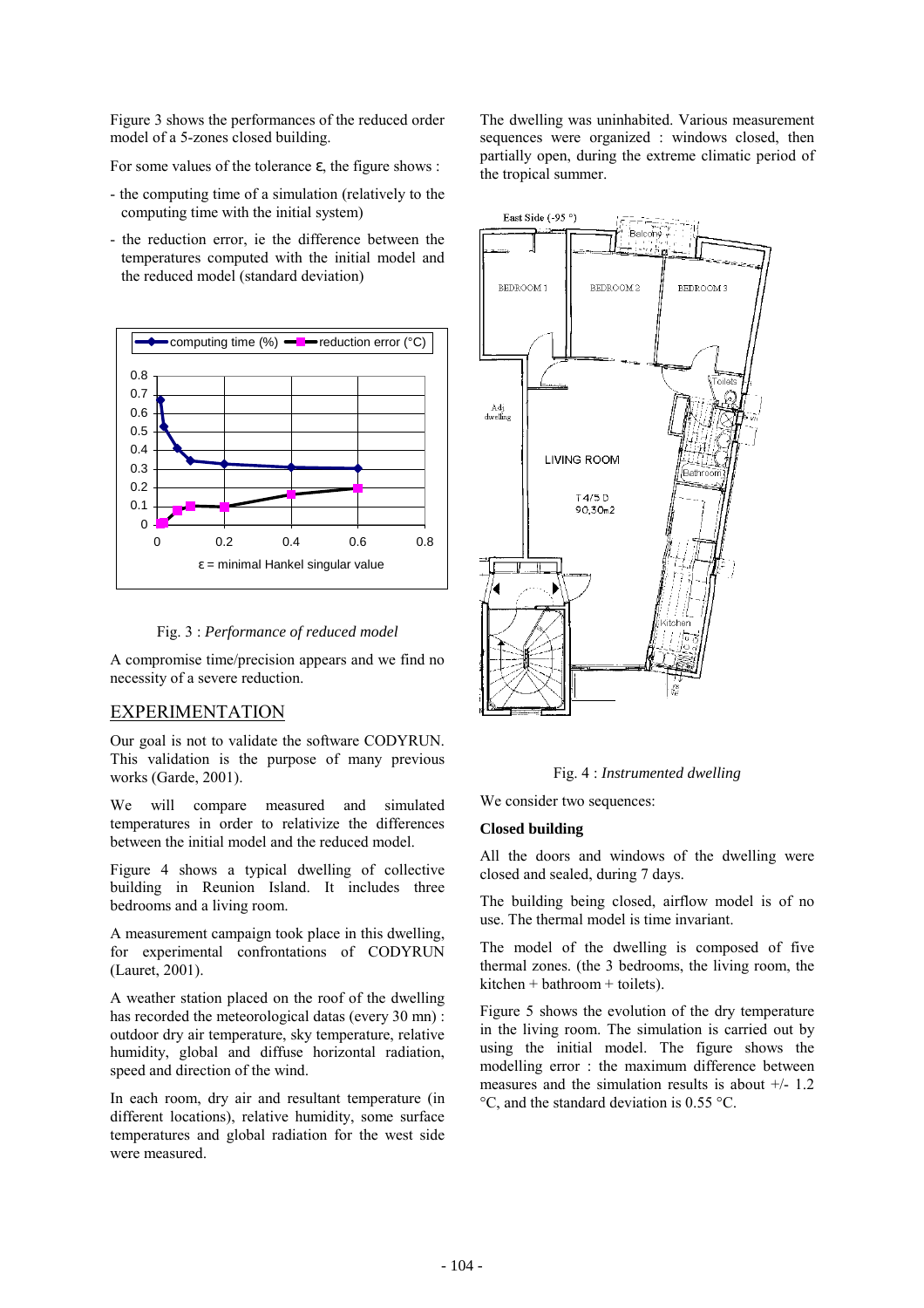

Fig. 5 : *comparison measures / initial model*

On figure 6 we compare a simulation results during 3 days, carried out by using first the initial model and then the reduced model.

The initial model consists of 5 sub-systems (i.e. 5 zones), orders are 33, 36, 37, 68 and 28.

The orders of the reduced models are automatically selected with a tolerance  $\varepsilon = 0.2$  Orders become respectively 8, 9, 8, 13 and 4.

Computing time is divided by 3.

Reduction errors (ie. the maximum difference between initial model result and reduced model result) are not significant, less than 0.2 °C.



Fig. 6 : *comparison initial model / reduced model*

#### **Open building.**

The sliding door in the living room and window of bedroom 2 were open outwards, the sliding door between bedroom 2 and living room was open. Thus, air could circulate through the dwelling

In this case the thermal model is a time varying model. We used the separate model reduction method that we previously described.

On Figure 7 we compare dry temperature measured in the living room, and simulations carried out by using different methods ·

- using the initial model.

It consists of 5 systems, orders are 38, 45, 48, 69 and 27.

- using the separate model reduction.

The order of the reduced models are automatically selected with a tolerance  $e = 0.4$ . Orders of the reduced systems become respectively 7, 6, 6, 11 and 5.

Because of the iterative procedure, the reduction of the computing time is less important than noticed previously. Computing time is divided by 2.

- using the conditional reduction.

Actually, this method is very slow for this case. Indeed, because of the natural airflow, the reduced model is very often computed.

The 3 simulated curves are very close.



Fig 7 : *Comparison measures and different simulations.* 

### **CONCLUSION**

We implemented balanced model reduction within a software dedicated to thermal behavior and airflow simulation.

Hence, we are able to reduce half the global computing time required for a simulation**.**

Then, we compared experimental measures and simulation results using the full order model or the reduced model. The comparison shows very small reduction errors relatively to modelling errors.

Therefore, we have shown the effectiveness of balanced reduction tools for time varying systems.

#### REFERENCES

BOYER H., LAURET P., ADELARD A., MARA T.A. Building ventilation : a pressure airflow model computer generation and elements of validation, *Energy and Buildings, 29, 283-292*, 1999